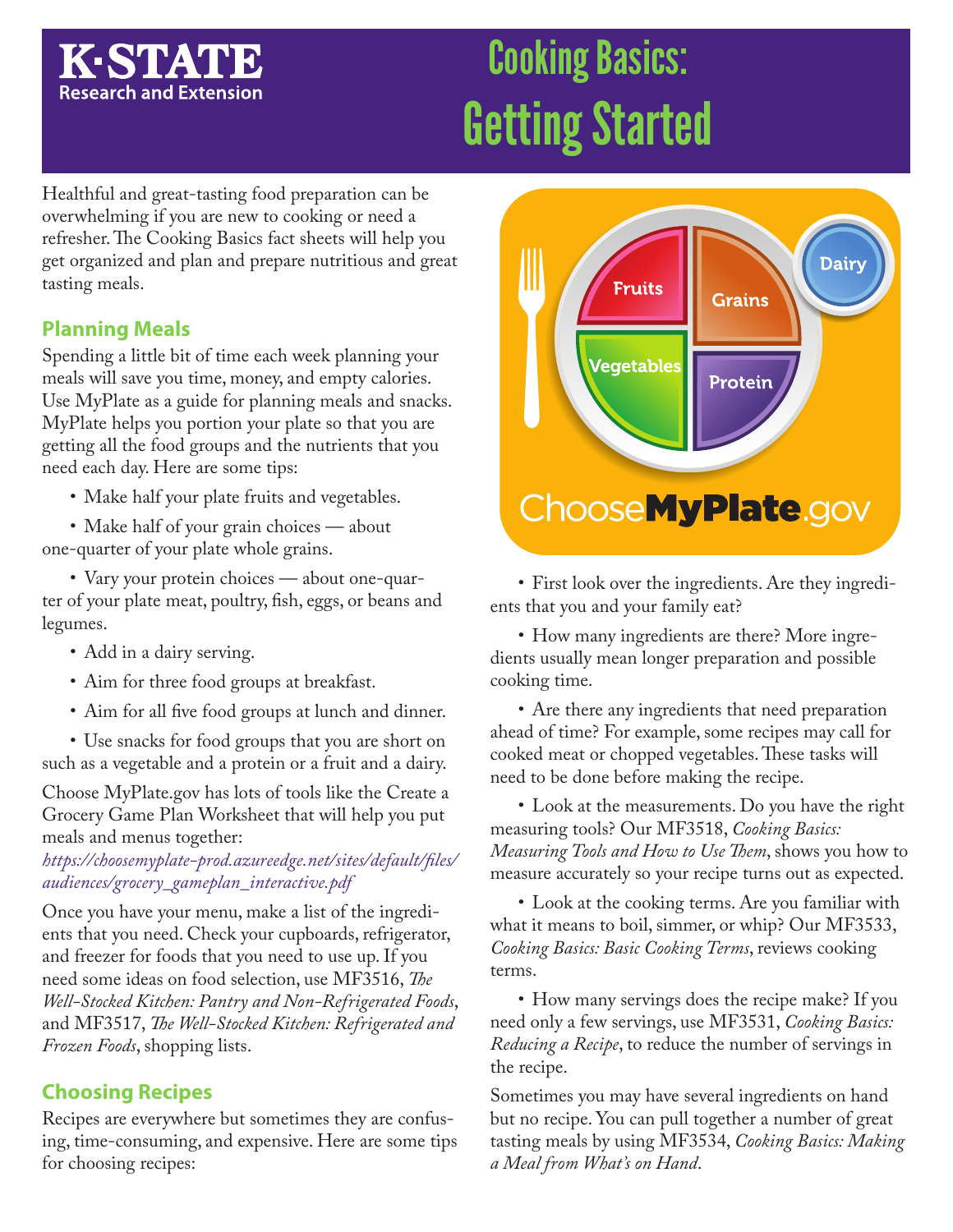

Here are the links to the Cooking Basics Series as well as other helpful fact sheets and videos.

## **Printed Resources:**

#### **Cooking Basics:**

MF3516, *The Well-Stocked Kitchen: Pantry and Nonrefrigerated Foods. [https://bookstore.ksre.ksu.edu/Item.aspx?](https://bookstore.ksre.ksu.edu/Item.aspx?catId=390&pubId=22667) catId=390&pubId=22667*

MF3517, *The Well-Stocked Kitchen: Refrigerated and Frozen Foods. [https://bookstore.ksre.ksu.edu/Item.aspx?](https://bookstore.ksre.ksu.edu/Item.aspx?catId=390&pubId=22680) catId=390&pubId=22680*

MF3518, *Cooking Basics: Measuring Tools and How to Use Them. [https://bookstore.ksre.ksu.edu/Item.aspx?](https://bookstore.ksre.ksu.edu/Item.aspx?catId=390&pubId=22719) catId=390&pubId=22720*

MF3531, *Cooking Basics: Reducing a Recipe. https://book[store.ksre.ksu.edu/Item.aspx?catId=390&pubId=22799](https://bookstore.ksre.ksu.edu/Item.aspx?catId=390&pubId=22799)*

MF3533, *Cooking Basics: Cooking Terms. https://book[store.ksre.ksu.edu/Item.aspx?catId=390&pubId=22720](https://bookstore.ksre.ksu.edu/Item.aspx?catId=390&pubId=22720)*

MF3534, *Cooking Basics: Making a Meal from What's on Hand. [https://bookstore.ksre.ksu.edu/Item.aspx?](https://bookstore.ksre.ksu.edu/Item.aspx?catId=390&pubId=22862) catId=390&pubId=22862*

#### **Other Printed Resources:**

MF2465, *[At Home Safe Food Handling: It's in Your](https://bookstore.ksre.ksu.edu/Item.aspx?catId=390&pubId=990)  Hands*. *https://bookstore.ksre.ksu.edu/Item.aspx? catId=390&pubId=990*

MF3204, *Food Product Dating: What Do Those Dates Mean? [https://bookstore.ksre.ksu.edu/Item.aspx?](https://bookstore.ksre.ksu.edu/Item.aspx?catId=201&pubId=18544) catId=201&pubId=18544*

L730, *Ingredient Substitutions*. *https://bookstore.ksre.ksu. edu/Item.aspx?catId=390&pubId=395*

MF3131, *Safe Food Storage: The Cupboard. [https://bookstore.ksre.ksu.edu/Item.aspx?catId=201&pu](https://bookstore.ksre.ksu.edu/Item.aspx?catId=390&pubId=17459)bId=17459*

MF3130, *Safe Food Storage: The Refrigerator and Freezer. [https://bookstore.ksre.ksu.edu/Item.aspx?catId=390&pu](https://bookstore.ksre.ksu.edu/Item.aspx?catId=390&pubId=17480)bId=17480*

MF3539, *Seasoning with Herbs and Spices. [https://bookstore.ksre.ksu.edu/Item.aspx?catId=390&pu](https://bookstore.ksre.ksu.edu/Item.aspx?catId=390&pubId=22959)bId=22959*

MF3207, *Tips for Storing Fresh Produce. [https://bookstore.ksre.ksu.edu/Item.aspx?catId=201&pu](https://bookstore.ksre.ksu.edu/Item.aspx?catId=201&pubId=18547)bId=18547*

#### **Cooking Basics: Related Videos:**

**The Well-Stocked Kitchen: Pantry and Nonrefrigerated Items (MF3516)**

#### **The Well-Stocked Kitchen: Refrigerated and Frozen Foods (MF3517)**

Cooking Local Foods: *https://localfood.ces.ncsu.edu/ [local-food-nutrition-health/cooking-local-foods/get](https://localfood.ces.ncsu.edu/local-food-nutrition-health/cooking-local-foods/getting-started-stocking-the-basics/)ting-started-stocking-the-basics/*

#### **Cooking Basics: Measuring Tools and How to Use Them (MF3518)**

Kids a Cooking Videos: *https://www.kidsacookin.org/ tips-and-techniques/how-to-techniques.html*

- Measuring Cut-up Ingredients
- How to Measure Sugar
- Measuring Margarine and Butter
- How to Measure Flour
- How to Measure Liquids in Recipes
- How to Measure Shortening

#### **Cooking Basics: Cooking Terms (MF3533)**

Utah FACS Education Core: Foods and Nutrition — Cooking Terms. *[https://www.youtube.com/watch?v=pLY](https://www.youtube.com/watch?v=pLYa15CNpgU&t=45s)a15CNpgU*

Cooking Local Foods. *https://localfood.ces.ncsu.edu/local-food-nutrition-health/cooking-local-foods/*

- Knife Skills
- Chef 's Knife
- Cooking Eggs
- Boiling and Blanching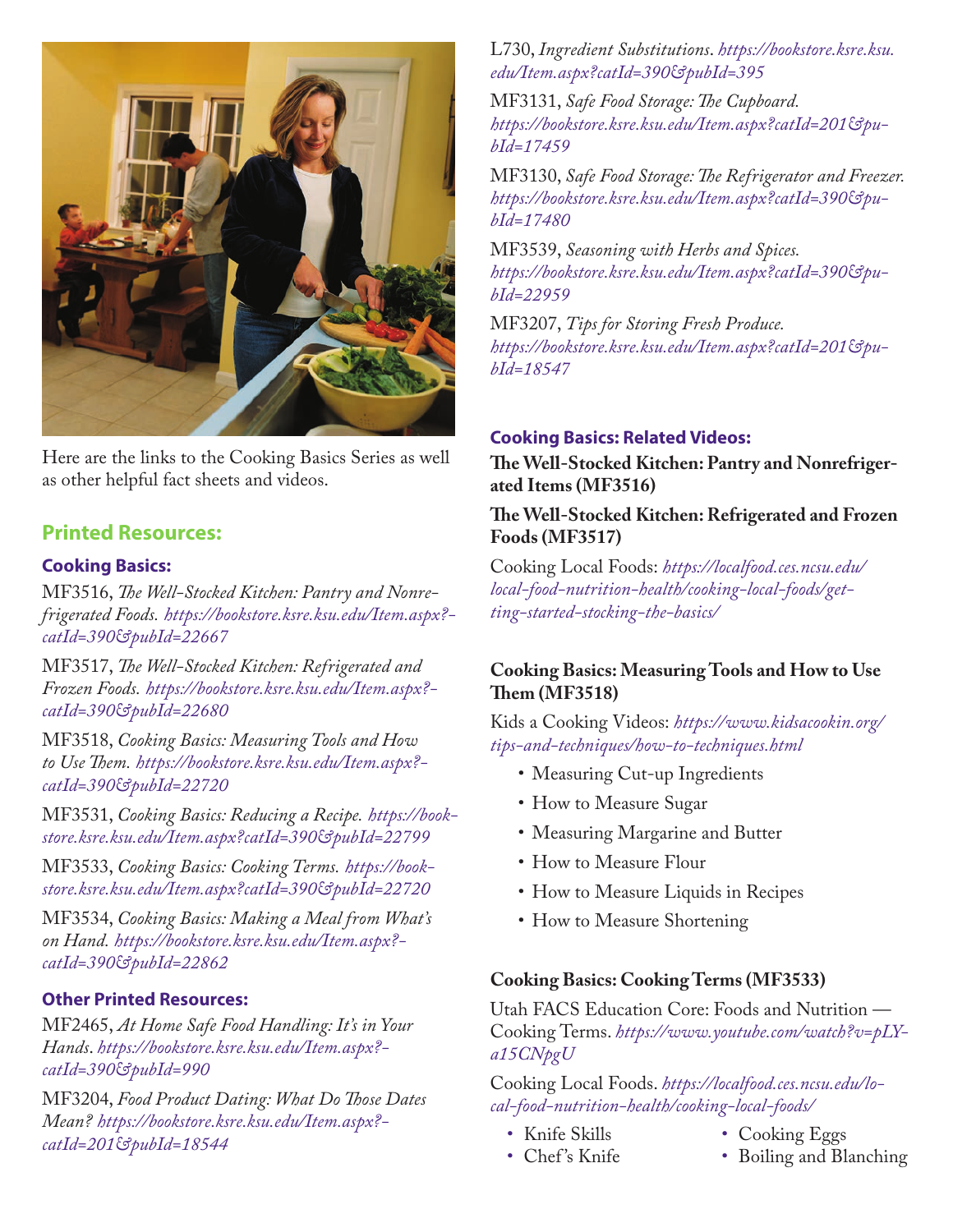- Steaming
- Roasting

• Sautéing and Stir-Frying

## **Cooking Basics: Reducing a Recipe (MF3531)**

Iowa Spend Smart. Eat Smart. — Use A Food Thermometer. *https://spendsmart.extension.iastate.edu/video/ use-a-food-thermometer/#video\_player*

North Carolina Cooking Local Foods — Stocking a Basic Kitchen. *https://localfood.ces.ncsu.edu/local-food-nutrition-health/cooking-local-foods/*

### **Cooking Basics: Making a Meal from What's on Hand (MF3534)**

Iowa Spend Smart. Eat Smart. — Make a One Dish Meal on the Stove Top. *https://spendsmart.extension. iastate.edu/video-category/food-preparation/*

## **Extra Videos:**

Iowa Spend Smart. Eat Smart. — How to Drain Ground Beef. *https://spendsmart.extension.iastate.edu/ video-category/food-preparation/*

North Carolina Cooking Local Foods—Cooking Eggs. *https://localfood.ces.ncsu.edu/local-food-nutrition-health/ cooking-local-foods/*

Iowa Spend Smart. Eat Smart. *https://spendsmart.exten[sion.iastate.edu/video-category/food-preparation/](https://spendsmart.extension.iastate.edu/video-category/food-preparation/)*

• Preparing asparagus, avocado, bell pepper, broccoli, cauliflower, kiwi, melon, roasted, vegetables, winter squash, zucchini

- How to drain ground beef
- How to make a one dish meal

Kids a Cookin-How To Techniques. *https://www.kid[sacookin.org/tips-and-techniques/how-to-techniques.html](https://www.kidsacookin.org/)*

- Dicing Onions
- Measuring Cut-up Ingredients
- How to Measure Sugar
- Measuring Margarine and Butter
- How to Measure Flour
- How to Measure Liquids in Recipes
- How to Measure Shortening

Utah FACS Education Core: Foods and Nutrition Cooking Terms. *[https://www.youtube.com/watch?v=pLY](https://www.youtube.com/watch?v=pLYa15CNpgU&t=45s)a15CNpgU*

North Carolina Cooking Local Foods. *https://local[food.ces.ncsu.edu/local-food-nutrition-health/cooking-lo](https://localfood.ces.ncsu.edu/)cal-foods/*

- Knife Skills
- Thermometer Basics
- Cooking Eggs
- Boiling and Blanching
- Steaming
- Sautéing and Stir-Frying
- Roasting
- Baking
- Dressings and Sauces
- Herbs and Seasonings